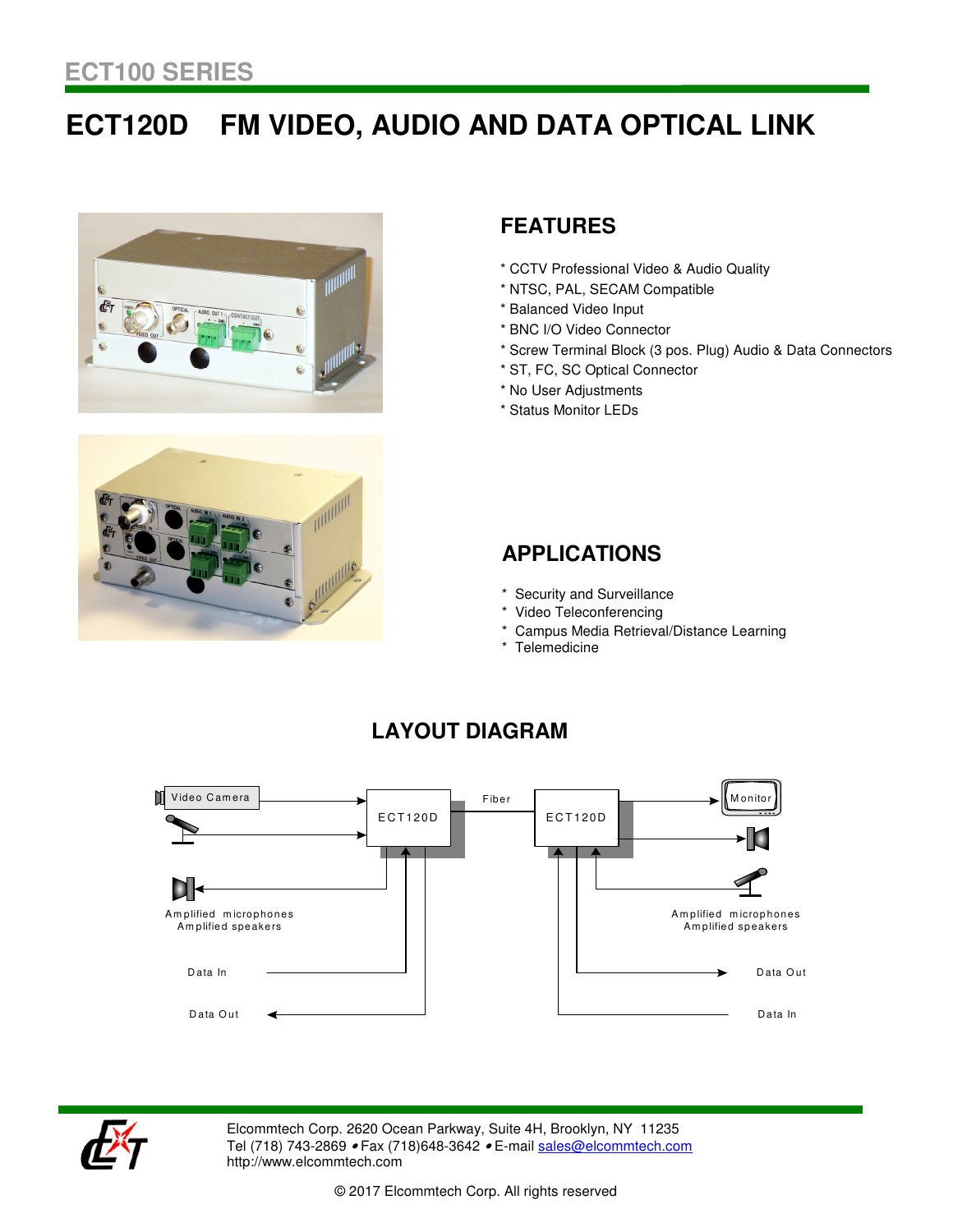# **SPECIFICATIONS**

#### **Video Performance**

| Video In/Output Impedance       | 75 Ohm, balanced         |
|---------------------------------|--------------------------|
| Video In/Output Voltage         | 1.0V p-p typ, $1.5V$ max |
| Video Bandwidth @ 1dB           | 10Hz to 6.5MHz           |
| Differential Gain (10-90% APL)  | $< 4\%$                  |
| Differential Phase (10-90% APL) | $< 4^{\circ}$            |
| Signal to Noise Ratio           | 62dB (weighted)**        |

#### **Audio Performance**

| Audio Input Impedance    | 600 Ohm or 10K, balanced                       |
|--------------------------|------------------------------------------------|
|                          | or unbalanced                                  |
| Audio Input Level        | up to $+8$ dBm <sup>*</sup> or up to $+18$ dBm |
| Audio Output Level       | up to +8 dBm @ 600 Ohm or 10K                  |
|                          | balanced or unbalanced                         |
|                          | up to $+18$ dBm @ 10K, balanced                |
| Frequency Response @ 3dB | 20Hz to 20kHz                                  |
| <b>Distortions</b>       | $< 1.5\%$ <sup>*</sup>                         |
| Signal to Noise Ratio    | > 62dB (weighted)**                            |

 \* with normal level 0 dBm; \*\* measured with1km/8-10µ SM cable and 100m/62.5µ MM cable

#### **Data Performance**

| Data rate range            | $DC - 50$ kb/sec          |
|----------------------------|---------------------------|
| <b>Contact Closure Out</b> | Dry contact @ load        |
|                            | 30 VDC or 24 VAC / 1A max |
| <b>Contact Bounce Time</b> | $< 5$ msec                |

### **Optical Performance**

| Operating Wavelength                                            | 850 <sub>nm</sub>           | 1300nm      |               | 1310 and/or 1550nm |
|-----------------------------------------------------------------|-----------------------------|-------------|---------------|--------------------|
| <b>Transmitter Optical Source</b>                               | Laser                       | LED         |               | Laser              |
| Fiber Type                                                      | $50/125\mu$ or<br>62.5/125u | $50/125\mu$ | $62.5/125\mu$ | Singlemode         |
| <b>Transmitter Output Power</b><br>(with $+/- 1$ dBm variation) | -7 dBm                      | -17 dBm     | $-14$ dBm     | -7 dBm             |
| Receiver Sensitivity (2 fiber)                                  | $-29$ dBm                   | $-32$ dBm   |               | $-33$ dBm          |
| Optical Loss Budget (2 fiber)                                   | 22 dB                       | 15dB        | 18dB          | 26 dB              |
| Receiver Sensitivity (1 fiber)                                  | -29 dBm @ 850nm             |             |               | $-32$ dBm          |
| Optical Loss Budget (1 fiber)                                   | 22 dB $\omega$ 850nm        |             | 25 dB         |                    |



Elcommtech Corp. 2620 Ocean Parkway, Suite 4H, Brooklyn, NY 11235 Tel (718) 743-2869 *•* Fax (718)648-3642 *•* E-mail <u>sales@elcommtech.com</u> http://www.elcommtech.com

**General Parameters**

| Storage Temperature       | $-40^{\circ}$ C to $+85^{\circ}$ C             |
|---------------------------|------------------------------------------------|
| <b>Operating Humidity</b> | 0 to 95% non-condensing                        |
| Weight (module)           | 400g (14oz)                                    |
| Weight (1 slot card)      | 370g (13oz)                                    |
| Dimensions (module)       |                                                |
|                           | 156mm (6.15") L, 84mm (3.3") W, 62mm (2.42") H |
| Power (optional)          |                                                |
| option 1                  | $6 - 7$ VDC, 0.25 $-$ 0.5 A                    |
| option 2                  | 10 -15 VDC, 0.15 - 0.3 A                       |
|                           |                                                |

Operating Temperature - 30°C to +70°C

Mean Time Between Failures (MTBF) >100,000Hrs.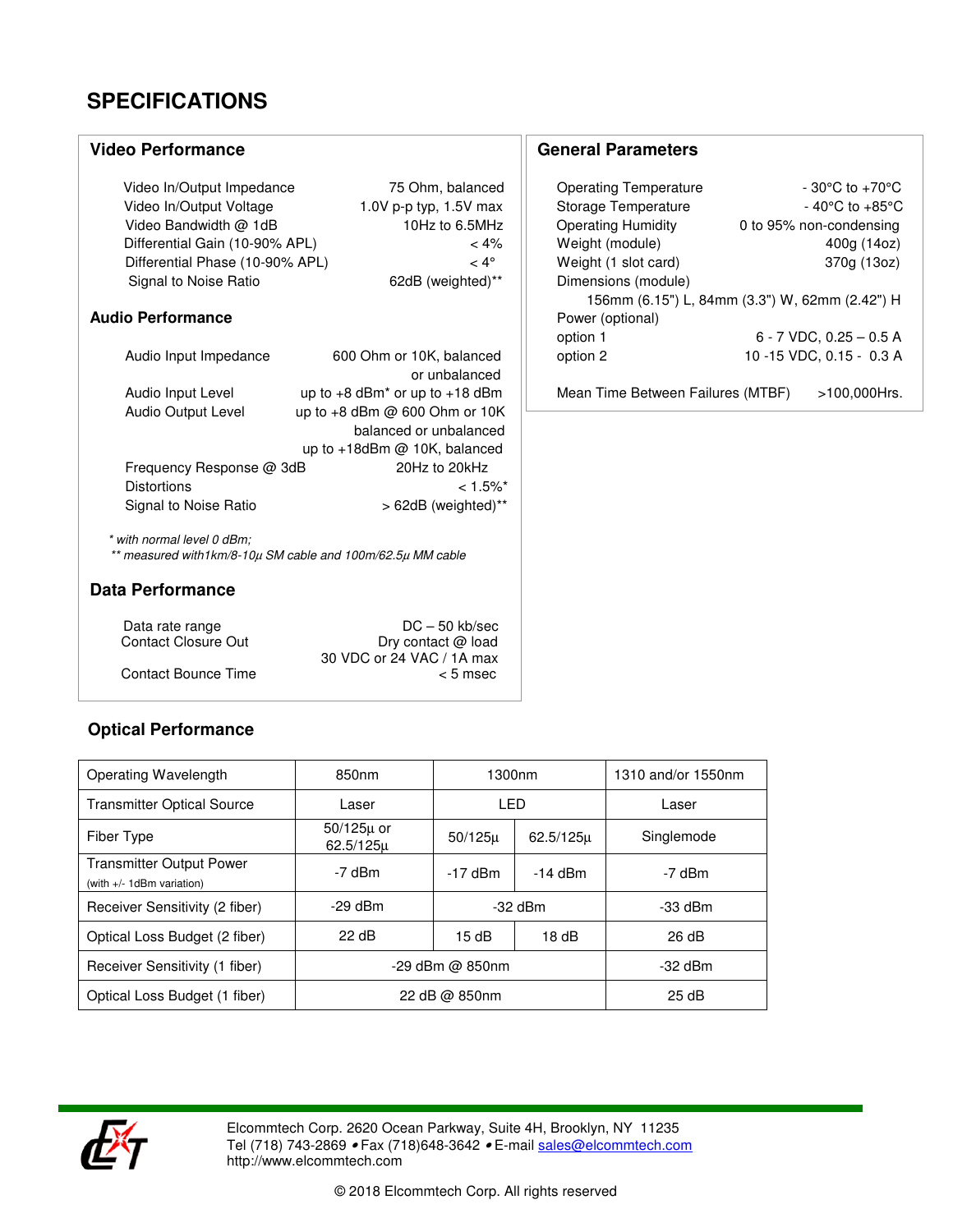# **ORDERING INFORMATION**

 120**DE**-VADT-M(**P**)1**Z** – Video, audio & data transmitter module 120**DE**-VADR-M(**P**)1**Z** – Video, audio & data receiver module

<sup>120</sup>**DE**-VADT2-M(**P**)**YZ** – Dual video, audio & data transmitter module 120**DE**-VADR2-M(**P**)**YZ** – Dual video, audio & data receiver module

 120**DE**-VT/ADR-M(**P**)**YZ** – Video transmitter & audio, data receiver module 120**DE**-VR/ADT-M(**P**)**YZ** – Video receiver & audio, data transmitter module

<sup>120</sup>**DE**-VT/ADX-M(**P**)**YZ** – Video transmitter & audio, data transceiver module 120**DE**-VR/ADX-M(**P**)**YZ** – Video receiver & audio, data transceiver module

<sup>120</sup>**DE**-VADX-M(**P**)**YZ** – Video, audio & data transceiver module

<sup>120</sup>**DE**-VADT2-C**YZ** – Dual video, audio & data transmitter rack card\* 120**DE**-VADR2-C**YZ** – Dual video, audio & data receiver rack card\*

<sup>120</sup>**DE**-VT/ADR-C**YZ** – Video transmitter & audio, data receiver rack card\* 120**DE**-VR/ADT-C**YZ** – Video receiver & audio, data transmitter rack card\*

<sup>120</sup>**DE**-VT/ADX-C**YZ** – Video transmitter & audio, data transceiver rack card\* 120**DE**-VR/ADX-C**YZ** – Video receiver & audio, data transceiver rack card\*

120**DE**-VADX-C**YZ** – Video, audio & data transceiver rack card\*

- $\mathbf{D}$  = **1** for TTL/CMOS, **3** for RS-232, **4** for RS-422, **9** for Contact Closure
- $E = M$  for multimode
	- = **M(13)** for multimode 1300nm only
	- = **S, SP\*\*** for single mode 1310nm
	- = **S(15), S(15)P\*\*** for single mode 1550nm
- $P = 12$  for 10-15VDC power option (for module only)
- $Y = 1, 2$  for number of fibers
- $Z = FC$  connector
	- = **ST** connector
		- = **SC** connector (for module only)

 **\***Compatible with USR series chassis; **\*\***For high power (0 dBm) laser source options.

**Note:** The specifications are subject to change without notice.